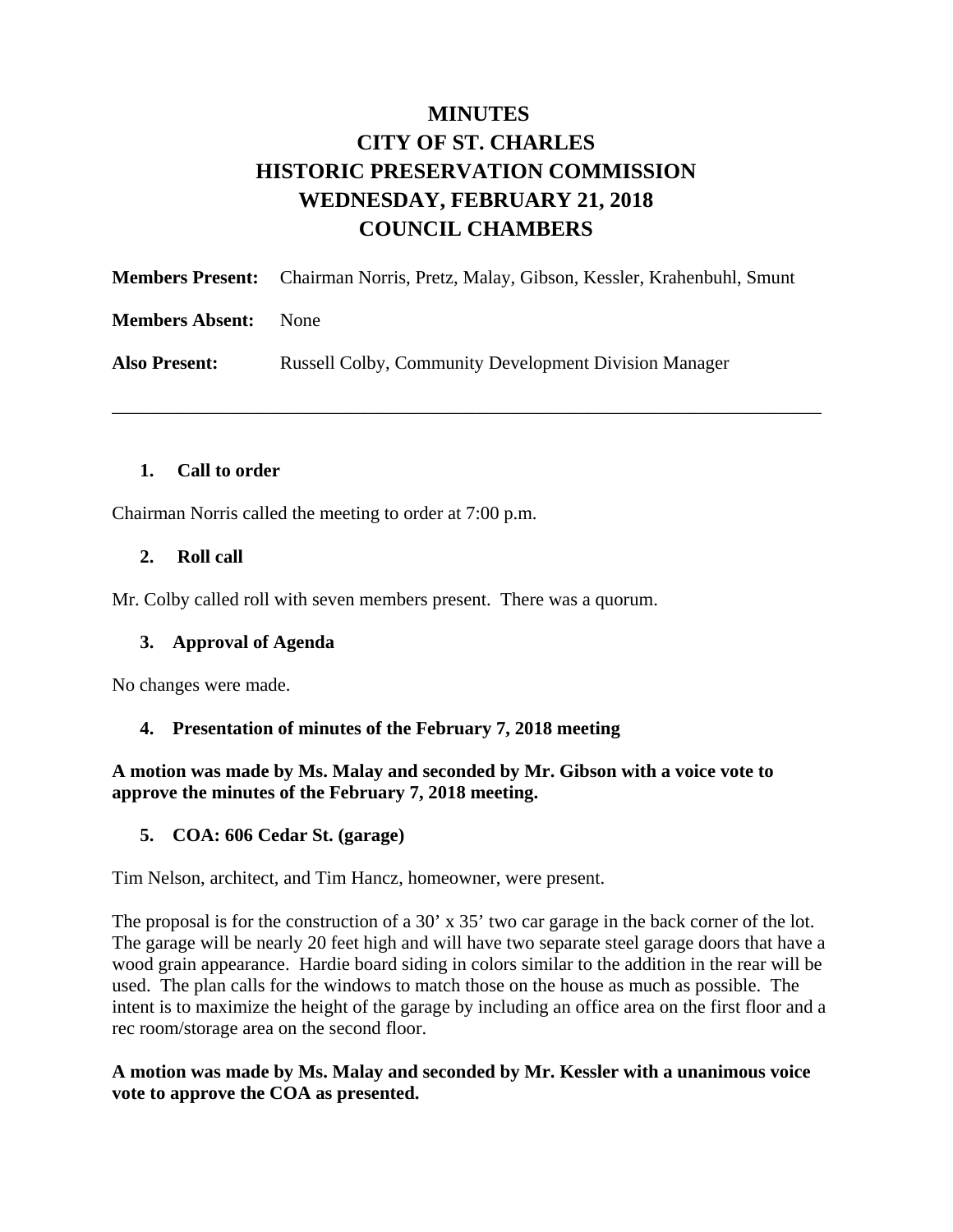Historic Preservation Commission Minutes – February 21, 2018 Page 2

## **6. COA: 314 Indiana St. (new house)**

John Cebrzynski, John Henry Builder, was present.

The Commission previously recommended approval for a variation request on this proposal. They also provided preliminary review comments on the plans.

Mr. Cebrzynski noted some of the colors and materials that are going to be used on this project. They are going to use LP Smartside siding in a color called polished concrete. The trim will be white. The garage will also be white. Dr. Smunt asked if they were missing a grill on the upper sash on the rear elevation. Mr. Cebryznski said they will be putting grills on the back upper sashes similar to the front elevation. Due to grading issues, they are going to take out the operable rear door of the garage. The Commissioners commented on some of the positive design features.

**A motion was made by Dr. Smunt and seconded by Mr. Krahenbuhl with a unanimous voice vote to approve the COA with the addendum to remove the north facing garage door on the rear elevation of the garage, and all double-hung windows to have a four-over-one sash arrangement.** 

# **7. COA: 21 S. 4th St. (demolition and new house)**

Chairman Norris recused himself for this item. Vice Chairman Gibson chaired.

Zach Derrico, builder, was present. Mr. Derrico noted the following changes were made since the last meeting:

- Added 10 ft. ceilings
- Increased the height of the kitchen windows to sit right above the countertop
- Changed mullion design of the kitchen windows to two-over-two
- Changed double garage door to two single ones
- Provided more detail on the eves on the overhang
- Drew in more porch details (corbels/wraps on the columns)

The proposal now includes the demolition of the existing house and construction of a new singlefamily house. Mr. Derrico said his original plan included saving part of the original footprint, but after looking further into it, he discovered the framing was in bad shape. He felt it would be twice as much work to salvage it than to start new.

Mr. Pretz said he is not comfortable supporting the demolition of the house at this stage. Ms. Malay felt the same way. She stated the architectural survey claims the house is in excellent shape and well maintained.

Dr. Smunt said he had an opportunity to look at the structure and met with Mr. Derrico several times to discuss architectural design ideas. The survey was done prior to the structure being sided over with aluminum or vinyl. In his opinion, the house went from contributing to non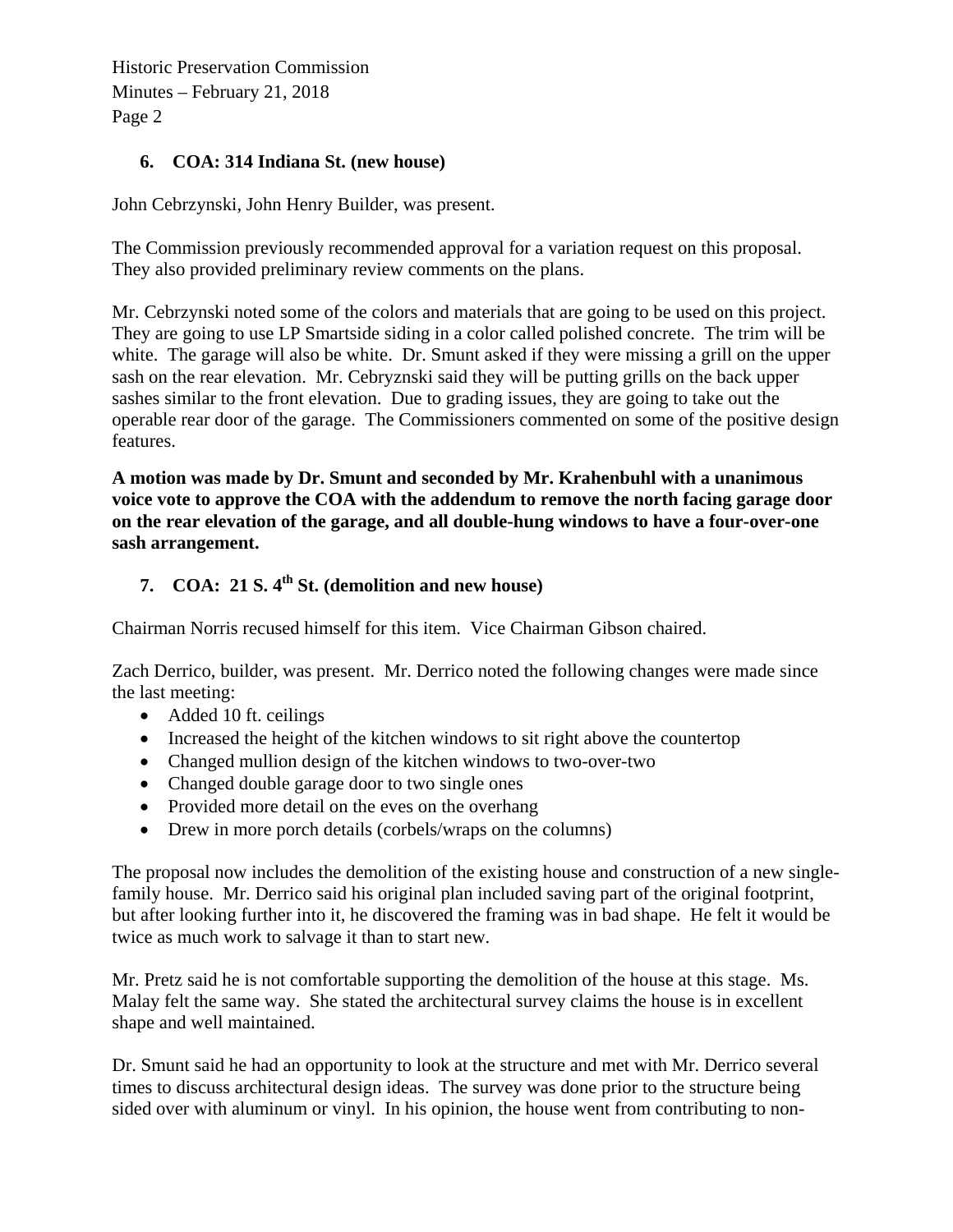Historic Preservation Commission Minutes – February 21, 2018 Page 3

contributing. It was sand-blasted and suffered severe water damage. It also has a lot of rotted framing. The foundation is damaged on the north side and is not stable for new construction. He felt the only item on the house related to the Queen Anne style is the transom. He said nothing else is worth preserving. Dr. Smunt stated he would support the request and recommended the Commission meet on site to determine the condition of the structure.

Mr. Kessler said he was surprised by the request for demolition. He said there was a time where if you left a portion of the foundation and the wall in place, it wouldn't be considered a full demolition. He asked if doing that would be allowed in the district. Mr. Colby said the only thing that accomplishes is whether or not you would need to bring the new building wall in question up to the current code. Mr. Kessler said he might be more comfortable with a demolition under those circumstances.

Mr. Krahenbuhl said he liked the design and felt it would be a great addition to the neighborhood. However, he would like to see some more historical research done on the property. Vice Chairman Gibson noted the historical factors do not matter if the house is in a non-salvageable condition.

The Commissioners discussed having an on-site visit and public meeting on Feb. 28.

Mr. Kessler asked if Mr. Derrico would be able to incorporate existing elements into the new design if the demolition occurred. Mr. Derrico said he planned to put the stained glass into a cased opening on the first floor. Dr. Smunt stated there is very little left on the property worth saving.

## **A motion was made by Ms. Malay and seconded by Dr. Smunt with a unanimous voice vote to table the item.**

# **8. Additional Business and Observations from Commissioners or Staff**

With the recent requests for demolitions, Mr. Pretz suggested making it a requirement that owners provide information on the historical ownership of their building. He said it is a big request to demolish a house in the historic district. Ms. Malay said they should make it policy that the Commission will go see the house before it is discussed. Mr. Colby suggested the Commission consider developing application submittal requirements. That information could then be put into the ordinance. He felt having it as part of the ordinance would have more impact than if it were just policy. In an effort to improve the review process, he said it would be useful to have the review submittal requirements attached to the COA application form. This would help determine if everything required has been submitted. The Commissioners continued discussing various options for improving the submittal process.

Vice Chairman Gibson said his last day on the Commission will be March 21. He reminded the group that they will need to choose a representative to serve on the Downtown Partnership Board.